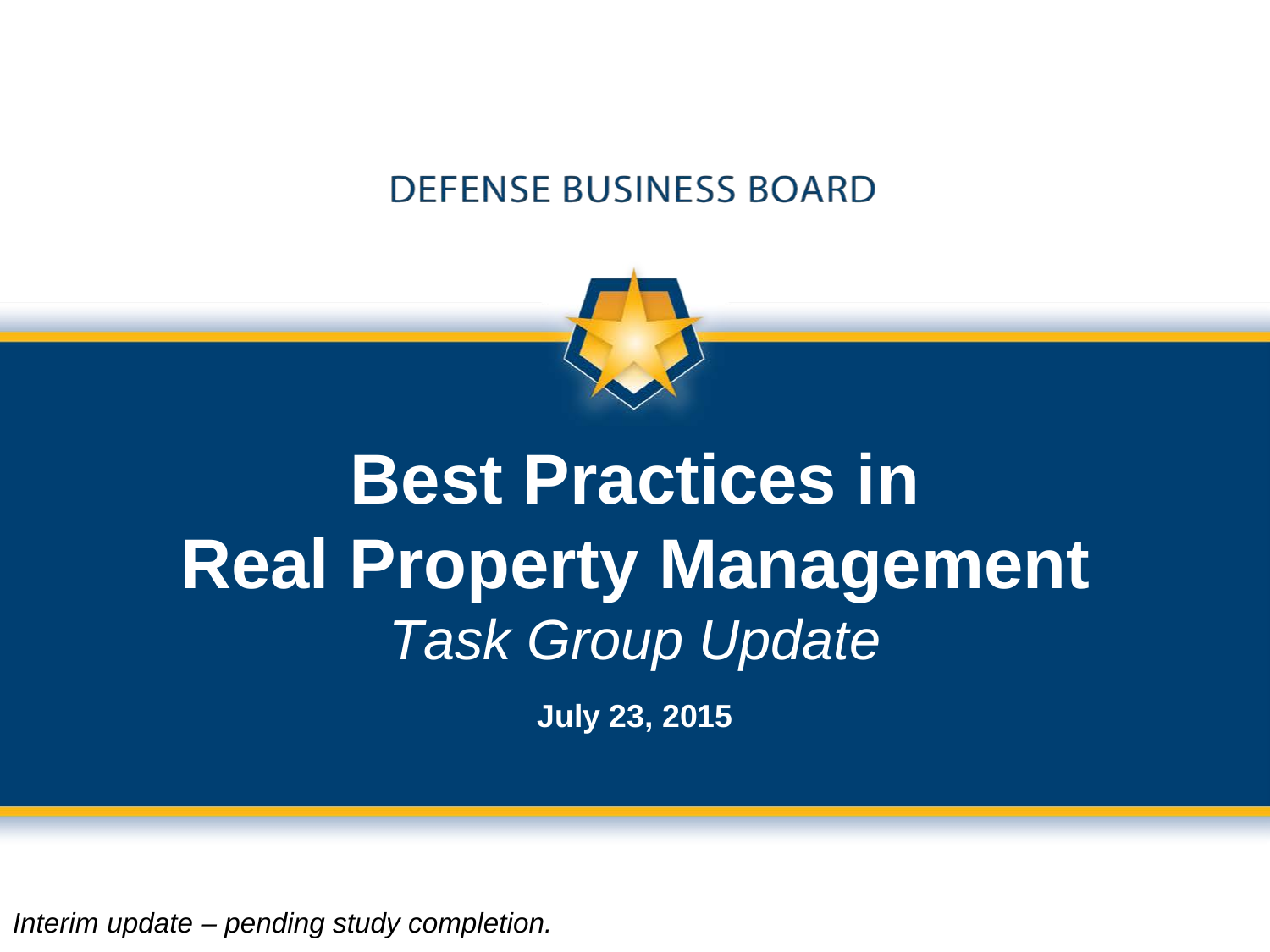

- **DoD Real Estate Portfolio**
- **Project Overview**
- **Problem Areas / Real World Examples**
- Overview of Specific Tasks
	- $-$  Title X
	- ‒ Owned vs. Leased
	- ‒ Joint Basing and Installation Services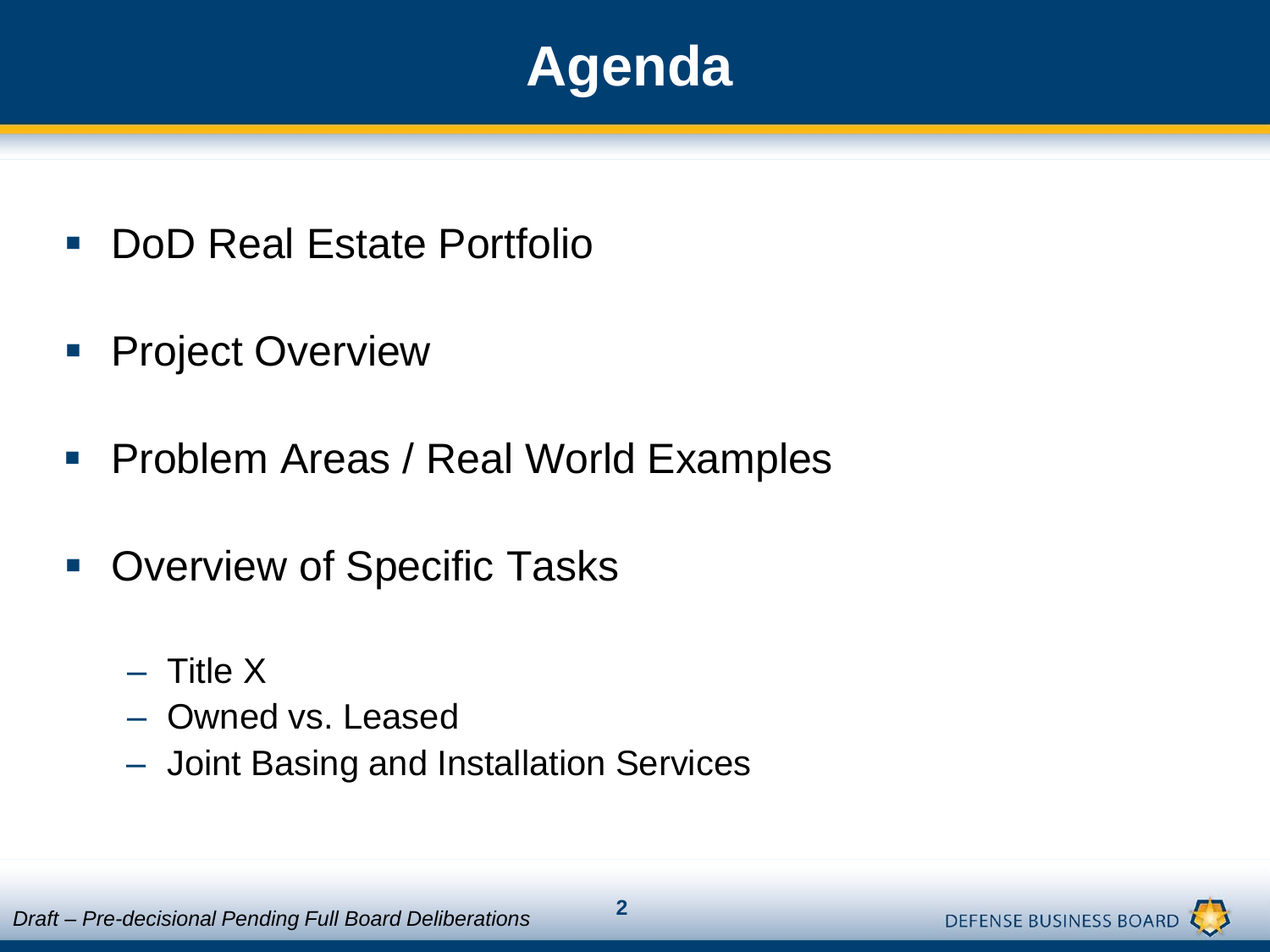## **DoD Portfolio Highlights**

- **Today the Department of Defense (DOD) maintains an inventory of Real Property that is comprised of:**
	- 562,000 facilities (buildings, structures, linear structures) on 4,800+ sites valued at over \$879 billion
	- Located in all 50 states, 7 U.S. territories and 40 foreign countries.
	- 475 different facility types
	- 24.9 million acres of land, of which 88% are located in the US and its territories *(equal to the size of Virginia)*
	- Facilities Operations: \$9.3 billion (FY15 budget request) (*equal to the entire Department of Commerce budget*)
	- Facilities, Sustainment, Restoration and Maintenance (FSRM): \$6.8 billion (FY16 request)
	- Military Construction: \$8.4 billion (FY16 Total Obligation Authority)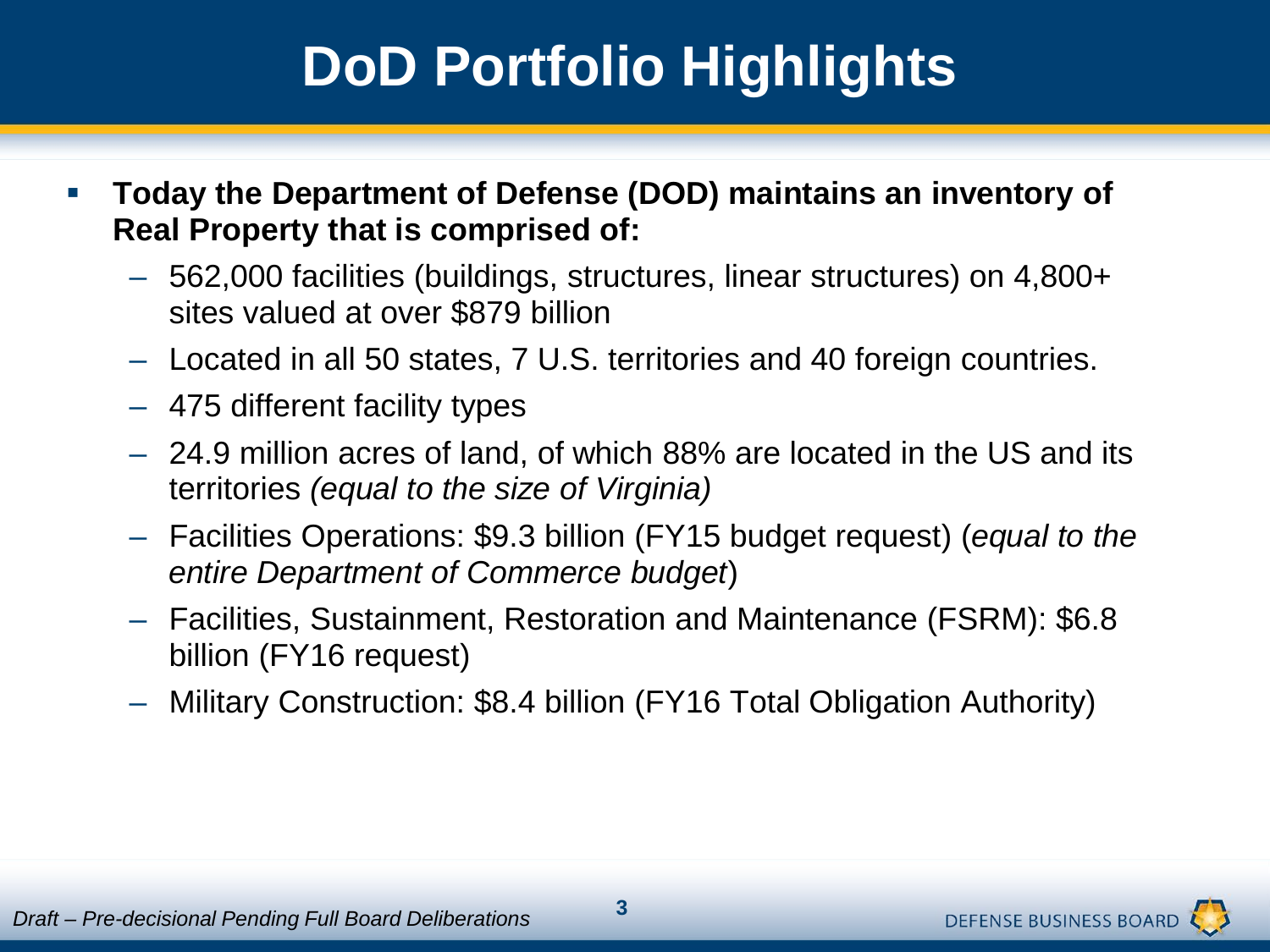## **DoD Portfolio Highlights (cont'd)**

- **Today the Department of Defense (DOD) maintains an inventory of Real Property that is comprised of:**
	- Utilization stats of the ~190k owned buildings in DoD inventory:
		- Due to improved data reporting, the number of buildings reporting a utilization rate increased from ~89k in FY13 to ~179k in FY14
		- ~29k buildings were reported as underutilized in FY14 (i.e., <66% utilization)
		- Occupancy rates are not reported at the enterprise level
	- The other ~100k buildings in the DoD inventory are either leased, family housing dwellings, or owned by foreign government of other federal agencies
	- $-$  ~48k facilities do not meet minimal building standards and are considered "failing"
	- 192k personnel in the Real Property Workforce *(equal to Verizon Communications)*

#### *"DoD manages cities, not buildings"*

– Senior DoD Real Property Official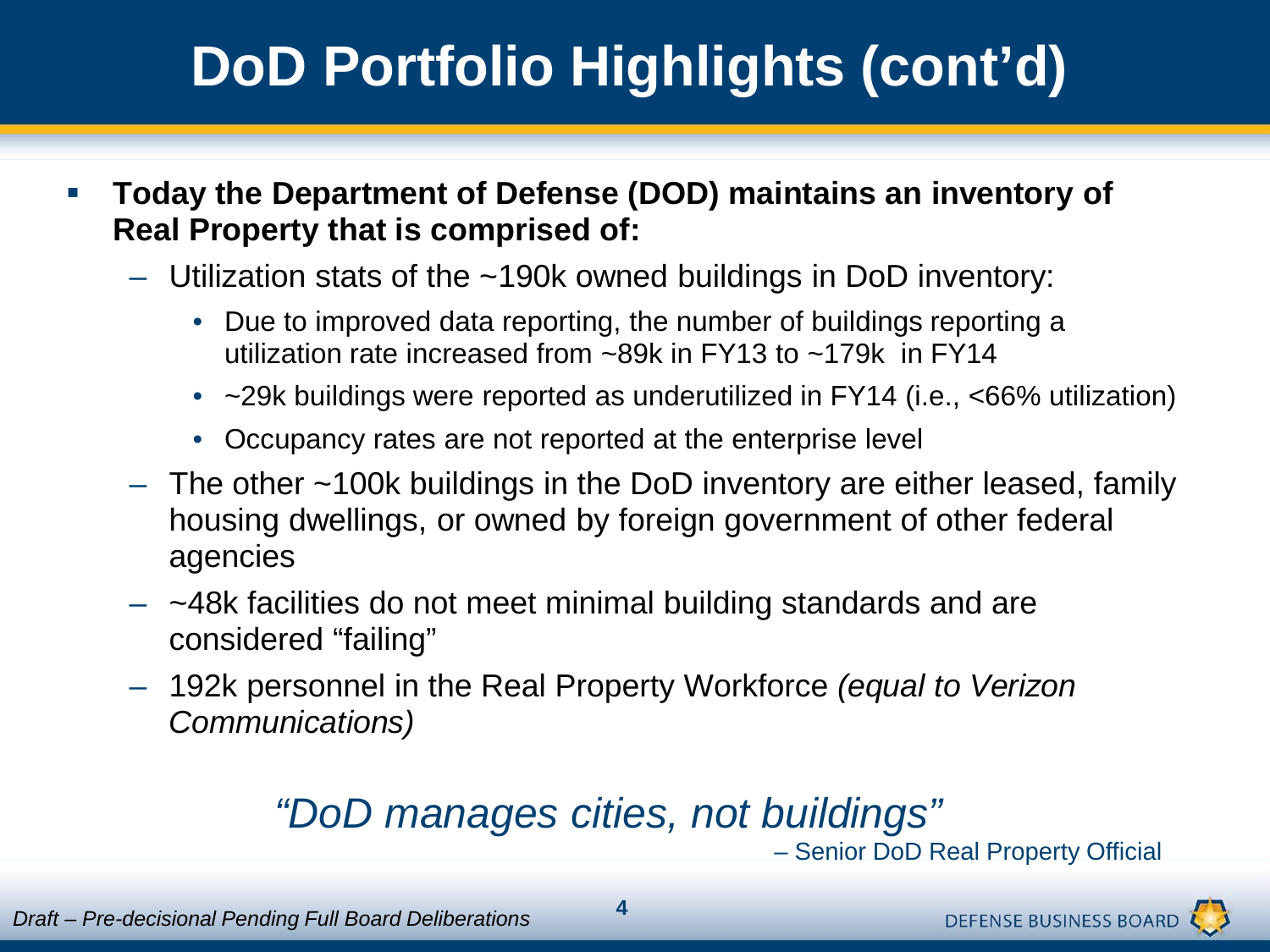### **Overview**

#### What the study is

- ‒ Review prior studies and reports and identify opportunities for reform
- ‒ Identify legislative or other barriers
- ‒ Develop plan and recommendation
- ‒ Incorporate best practices from private sector

#### What the study is not

- ‒ Review of BRAC; commissary and exchange system
- Project Goals / Guiding Principles
	- ‒ Understand the current governance model
	- ‒ Focus on things that warrant attention in the short term
	- ‒ Ensure that recommendations on reductions in expenditures do not increase capital expenditure over time
	- ‒ Recognize and highlight successes

#### **Timeline**

‒ Final findings and recommendations to be reported at the January 2016 Board meeting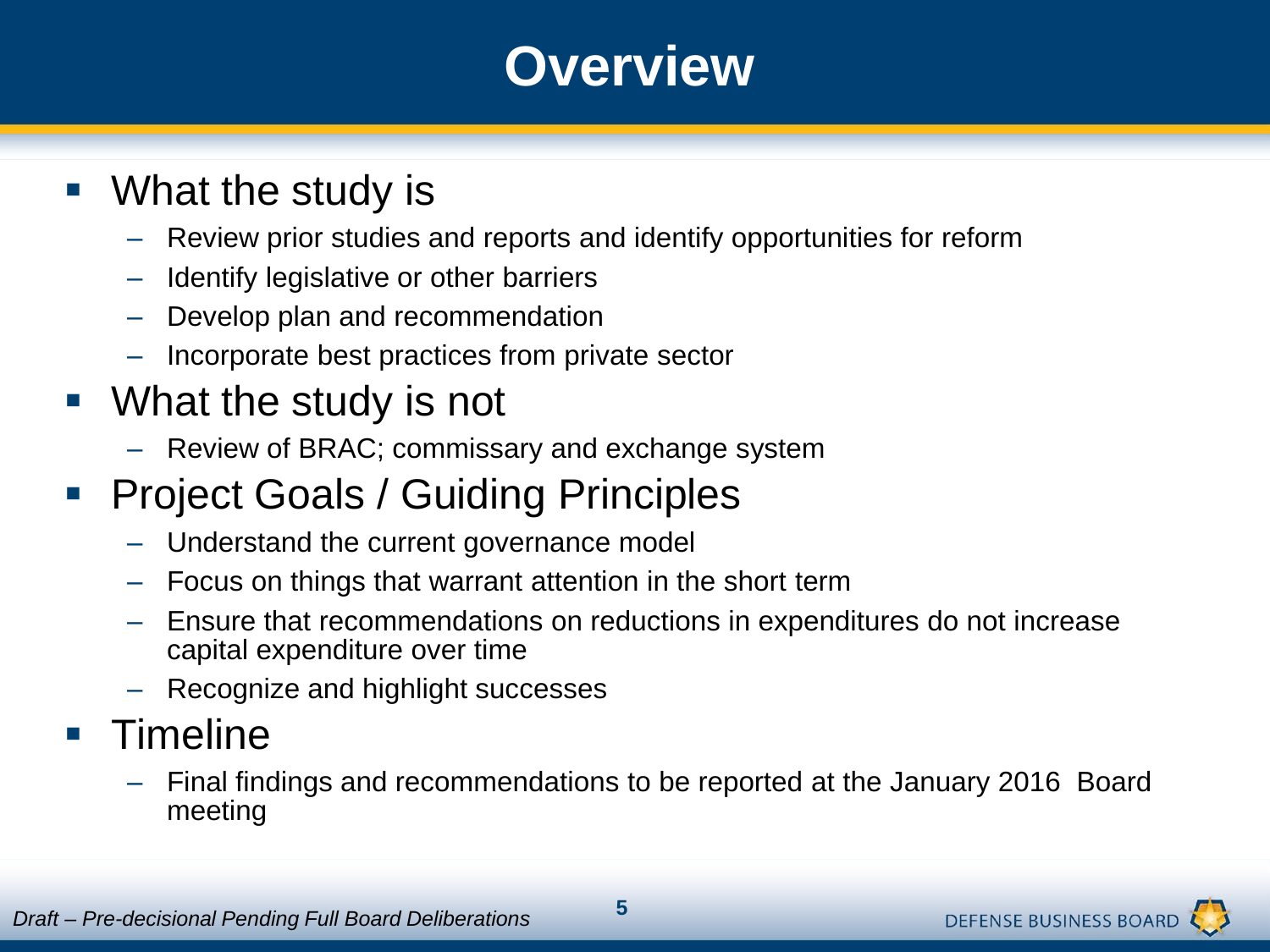## **Problem Areas/Real World Examples**

- DoD enterprise not fully taking advantage of outsourcing services to best provider – e.g., Inpatient military treatment facilities (MTFs) in Europe: 4 of 6 have average daily patient load less than 2.6
- More economical long-term to own but tight budgets incentivize leasing easier to get an approval to lease than to own; – e.g., Joint IED Defeat **Organization**
- Commercial-like buildings more costly versus private sector e.g., Defense Health Agency request for a new fixed dental clinic at Miramar for \$35 million, or at 10x cost of private sector equivalent
- Building requirements for common facilities such as childcare centers, barracks, and athletic centers are unique to each Service
- DoD cannot repurpose existing facilities for another use (e.g., converting a barracks to administrative space) without having to re-justify the request as new Military Construction, a different set of funds which requires costly compliance (e.g., Davis-Bacon, etc.)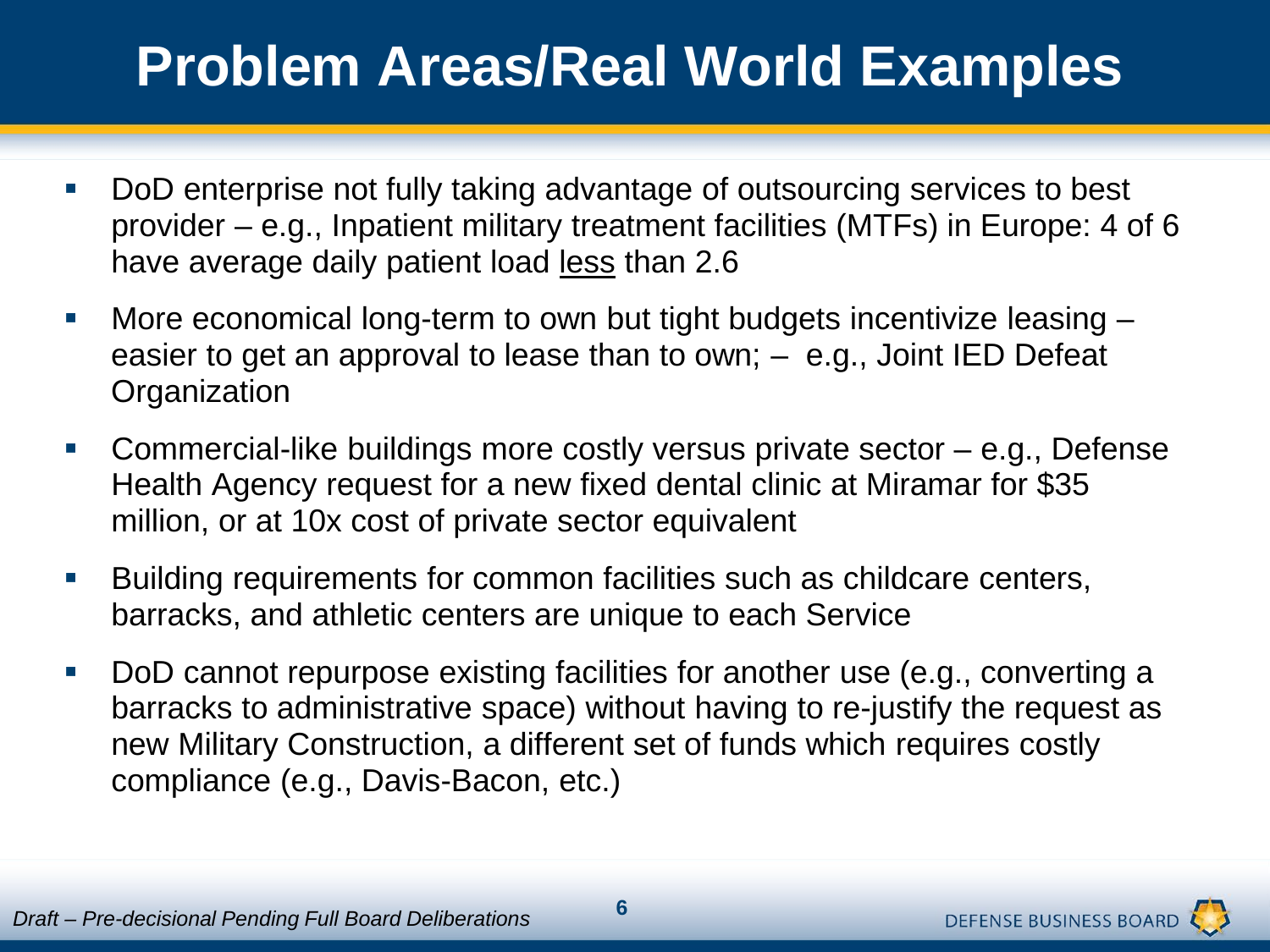## **Title X Impact**

- SecDef has the authority to manage Real Property and related activities, but defers those decisions to the Services under Title X
- Service culture and tradition can be stumbling blocks to efficient management of the Department – especially in a period of budget constraints
- More of an enterprise (DoD) perspective must be adopted to leverage common services and standards to provide the necessary funding for high-priority, mission-critical initiatives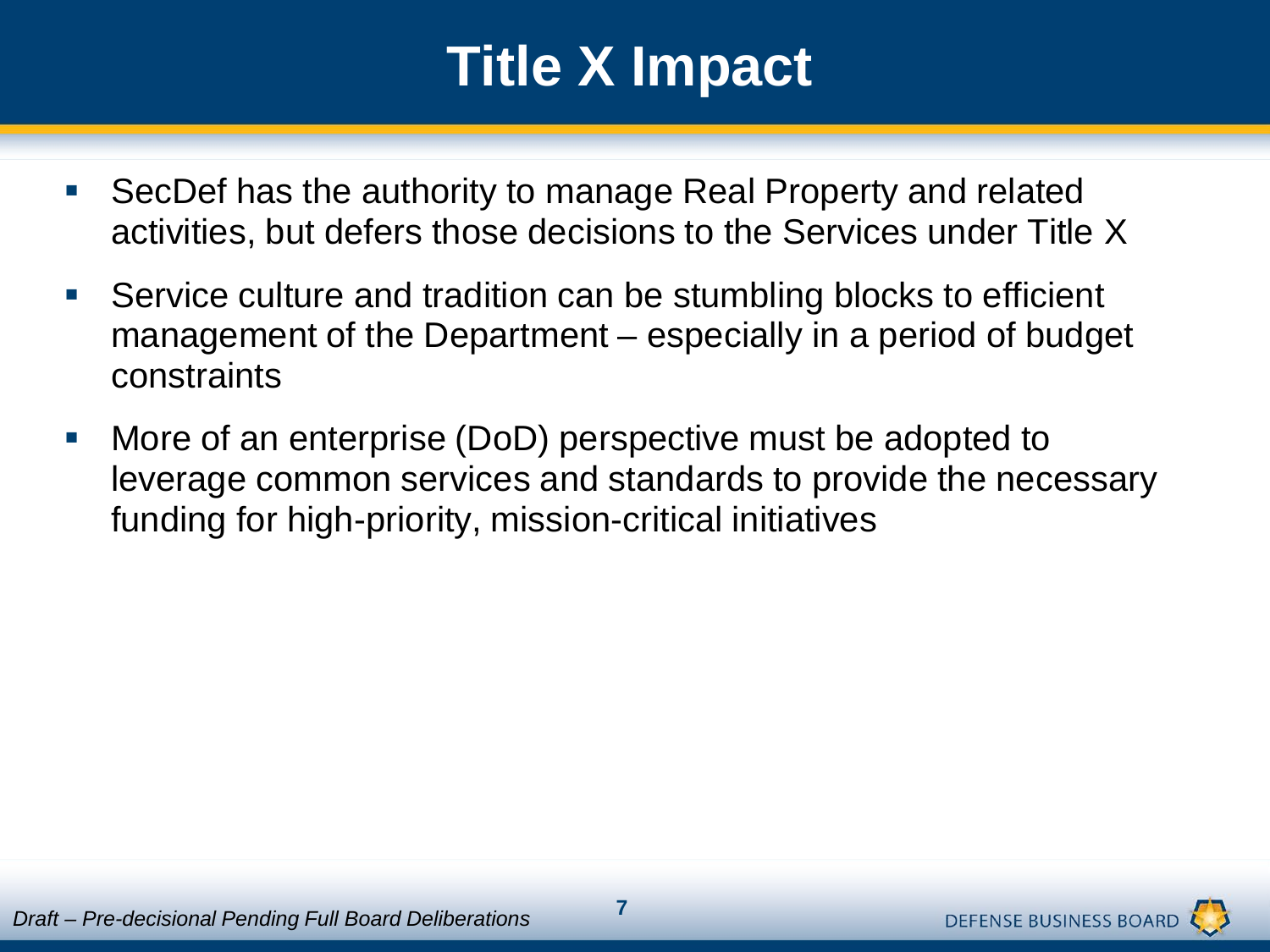### **Owned vs. Leased Sub-Task**

#### **There are two main components to this subtask:**

- Data We will run numbers on the National Capital Region (NCR) footprint to serve as prototype for finding inefficiencies/sub-optimizations that should be rationalized
	- Through the data analysis we expect to identify those changes in the real east portfolio DoD that deserve the most focus
	- Recommendations will focus on creating a methodology to be piloted in NCR that can be expanded to other regions
- Process Rationalization What is the right process for decision-making on acquisition of space of leased vs. owned?
	- We will make observations and recommendations on how much standardization/centralization should be layered into the defense department decision-making on space acquisition
	- One major question to be answered will be: "Does DoD have the right controls in place to ensure smart space acquisition decisions (e.g., reflective of 21st century realities)?"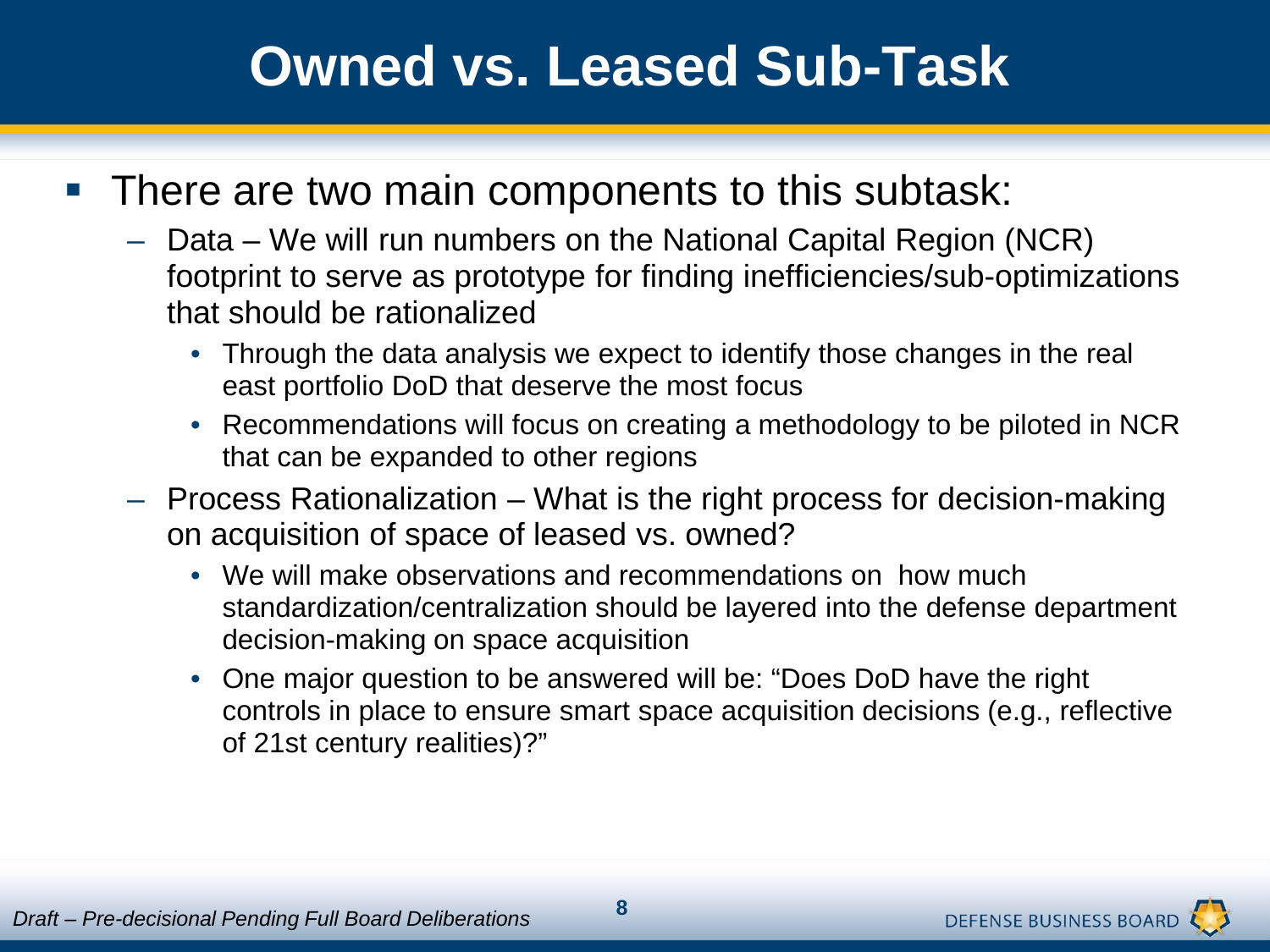# **Joint Basing and Installations Services Sub-Tasks**

- Joint Basing was intended to facilitate: lead Service execution, combined Service governance, contracted services and delivery consolidation, and sharing of best practices at a base geographical level
- The expectation was that Joint Basing would breed efficiencies and savings
	- But there is no agreed upon report card or tracking mechanism to determine how well these goals are being accomplished, where and how tweaks should be made, and how to determine future opportunities
	- On an anecdotal level, buy-in by the Services is mediocre to poor
- We will explore the benefits of enhanced visibility and accountability, and the development of a common evaluation method to determine current success and future opportunities on a more objective basis. We will also consider the current tools being used as compared to those being used by the private sector